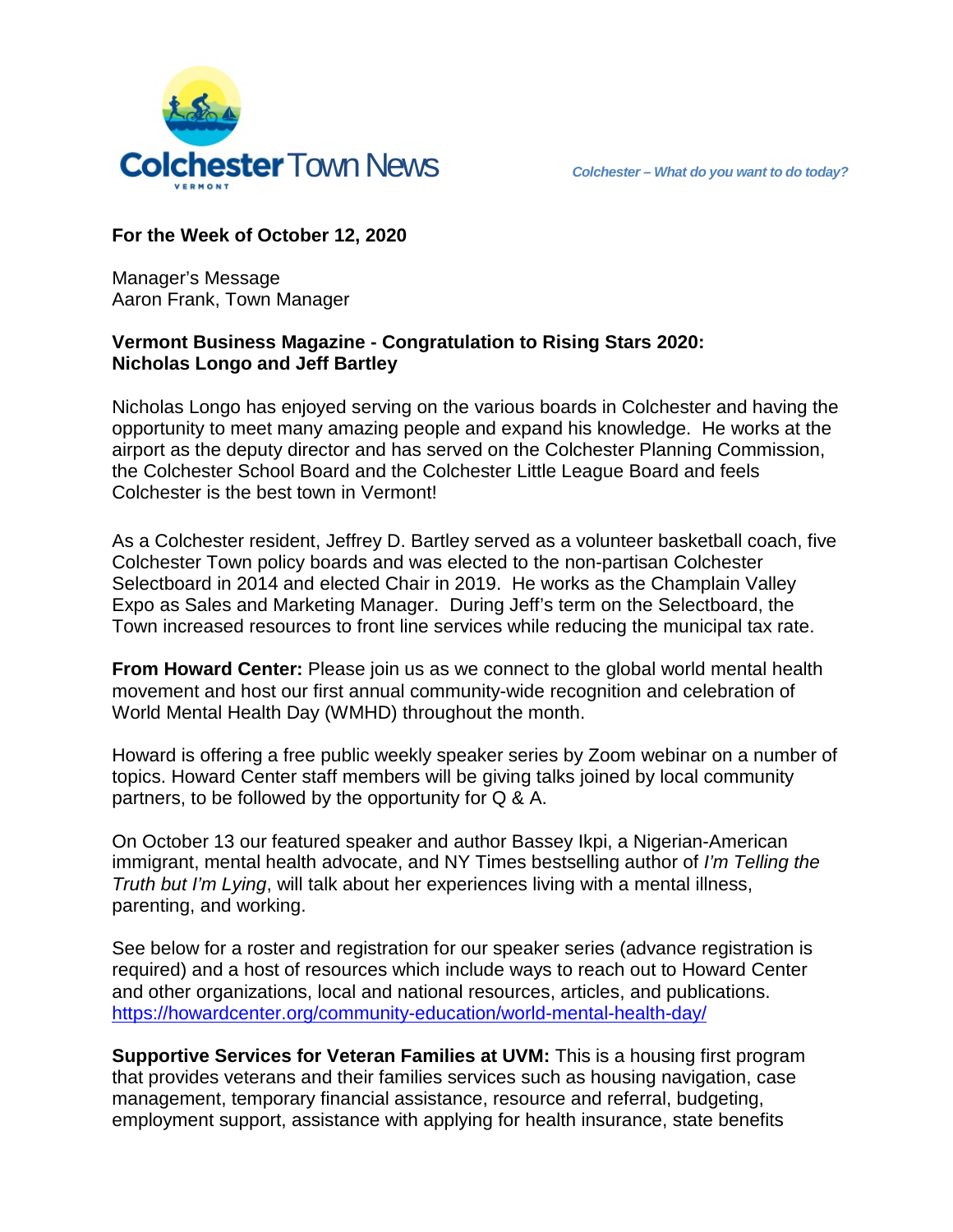

including help with a child care subsidy and 3Squares, landlord liaising, VA benefit connections and SOAR Services (SSI/SSDI process) to those who are literally homeless or are at risk of losing their housing. For more info call 802-656-3232 or visit [www.ssvf-uvm.com](http://www.ssvf-uvm.com/)

**\_\_\_\_\_\_\_\_\_\_\_\_\_\_\_\_\_\_\_\_\_\_\_\_\_\_\_\_\_\_\_\_\_\_\_\_\_\_\_\_\_\_\_\_\_\_**

### **COVID Update:**

Dr. Levine commented on the Centers for Disease Control's updated language about COVID-19, which now acknowledges airborne transmission. He explained:

As opposed to large droplets, airborne transmission means exposure to the small droplets or particles that can linger in the air for minutes or hours. Such transmission is not new, and is an important way that tuberculosis, measles and chicken pox are spread.

You can get infected if you're farther away than 6 feet, or even when the infected person is no longer in the room. This form of transmission has been thought to have occurred within enclosed spaces without adequate ventilation, where the infected person was breathing heavily, such as singing or exercising.

Large droplet transmission is still the number one way — and the major way — you could get the virus.

Six-foot spacing and masking are still terribly important. Especially in winter, avoid crowded and/or poorly ventilated spaces, as good ventilation reduces exposure to all particles of any size and at all distances. Avoiding crowded spaces, minimizes the type of close contact that is primarily responsible for the spread of this virus.

# **Visual timelines from Vermont Health Department regarding COVID**

• People who test positive and have symptoms [https://www.healthvermont.gov/sites/default/files/images/2020/10/COVID19-timeline](https://www.healthvermont.gov/sites/default/files/images/2020/10/COVID19-timeline-with-symptoms.png)[with-symptoms.png](https://www.healthvermont.gov/sites/default/files/images/2020/10/COVID19-timeline-with-symptoms.png)

• People who test positive but do not have symptoms [https://www.healthvermont.gov/sites/default/files/images/2020/10/COVID19-timeline](https://www.healthvermont.gov/sites/default/files/images/2020/10/COVID19-timeline-without-symptoms.png)[without-symptoms.png](https://www.healthvermont.gov/sites/default/files/images/2020/10/COVID19-timeline-without-symptoms.png)

• People who are close contacts with someone who has tested positive [https://www.healthvermont.gov/sites/default/files/images/2020/10/COVID19-timeline](https://www.healthvermont.gov/sites/default/files/images/2020/10/COVID19-timeline-close-contacts.png)[close-contacts.png](https://www.healthvermont.gov/sites/default/files/images/2020/10/COVID19-timeline-close-contacts.png)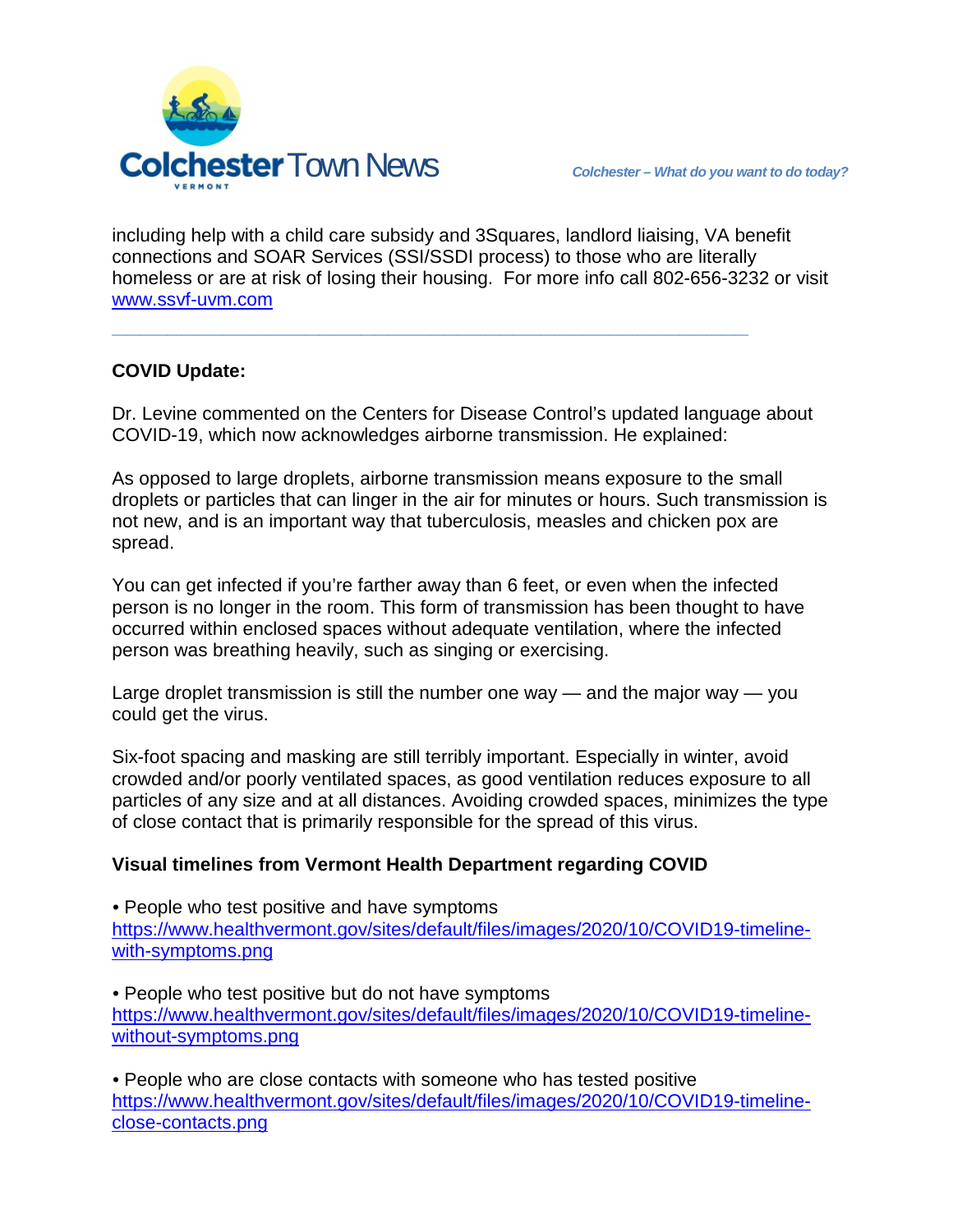

**How Does a Pandemic End?** Here's What We Can Learn From the 1918 Flu Nobody quite knows how the COVID-19 pandemic will end. Here's what we can learn from the 1918 flu <https://time.com/5894403/how-the-1918-flu-pandemic-ended/>

**Cases in Colchester: 71 as of 10/7/2020**. This increased by five since last week. This is total known cases, not current cases.

[https://www.healthvermont.gov/response/coronavirus-covid-19/current-activity](https://www.healthvermont.gov/response/coronavirus-covid-19/current-activity-vermont#town)[vermont#town](https://www.healthvermont.gov/response/coronavirus-covid-19/current-activity-vermont#town)

**\_\_\_\_\_\_\_\_\_\_\_\_\_\_\_\_\_\_\_\_\_\_\_\_\_\_\_\_\_\_\_\_\_\_\_\_\_\_\_\_\_\_\_\_\_\_**

Bryan Osborne Director Public Works

- Entering the right-of-way phase for the reconstruction of the Prim and West Lakeshore Drive Intersection.

- Entered into a contract for the design and engineering needed for the future construction of a single lane roundabout at the Bayside intersection.

- Entering the right-of-way phase for stormwater improvements in Shore Acres and the surrounding area to improve water quality in Malletts Bay.

- Entered into a contract for the replacement of a drainage culvert under Lower Mountain View Road. Construction is tentatively scheduled for the week of October 19th. This work will require a temporary road closure during the night time hours. Outreach and coordination has taken place with all emergency service agencies as well as businesses in the area including Costco and Spare Time.

- Advancing repairs to the Town's three fire stations following the completion of a detailed condition assessment.

- Evaluating additional COVID-19 protective measures for Town facilities.

- Continuing the development of a phosphorus control plan to improve water quality in Malletts Bay.

- Maintenance crews are transitioning from summer construction activities into preparation for the Snow and Ice Removal season.

**\_\_\_\_\_\_\_\_\_\_\_\_\_\_\_\_\_\_\_\_\_\_\_\_\_\_\_\_\_\_\_\_\_\_\_\_\_\_\_\_\_\_\_\_\_\_**

Visit<http://colchestervt.gov/publicworks> or call (802) 264-5620.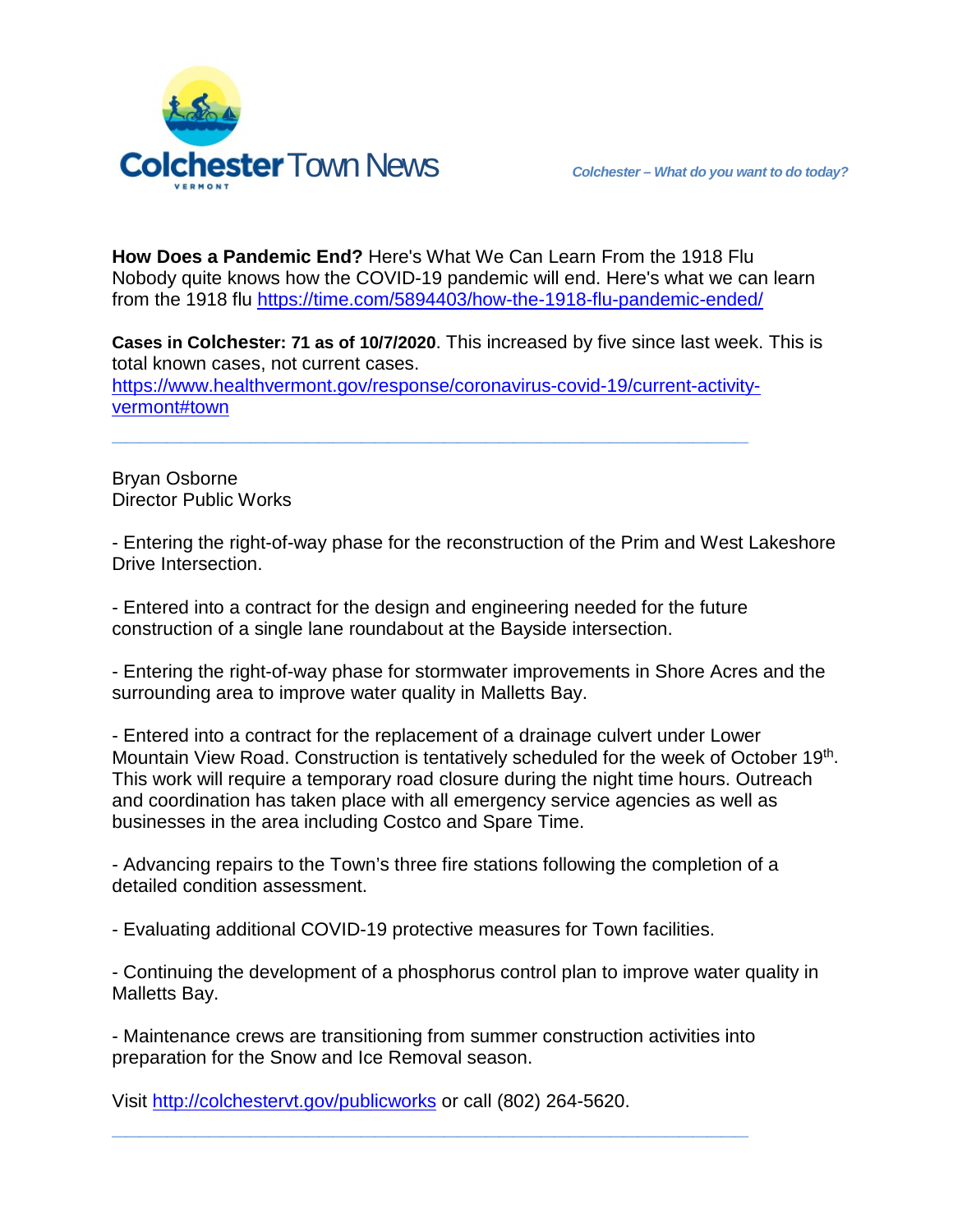

Kathi O'Reilly Director Economic Development

- Working with business looking to expand and supporting their efforts for additional funding opportunities.

- Monitoring the sales and opportunities of commercial property.

- Continue monitoring and working with our business community on the long-term effects of COVID.

- Continually examine state and fed initiatives that come online, expire or have additional funding added.

**\_\_\_\_\_\_\_\_\_\_\_\_\_\_\_\_\_\_\_\_\_\_\_\_\_\_\_\_\_\_\_\_\_\_\_\_\_\_\_\_\_\_\_\_\_\_**

- Reviewing and monitoring state information as it relates to COVID and our business community.

Visit<http://www.colchestervt.gov/312/Economic-Development> or call (802) 264-5508.

# **Upcoming Town Meetings**

**Agendas available at:** <https://clerkshq.com/Colchester-vt>

- **Planning Commission:** Next meeting: TBA
- **Development Review Board: Development Review Board:** Next meeting: November 18 at 7:00 PM via Zoom: [https://zoom.us/j/9359846003;](https://zoom.us/j/9359846003) Zoom Webinar ID: 935 984 6003
	- **Live stream:** <http://lcatv.org/live-stream-2>
	- Mail or email public comments prior to the hearing (lriddle@colchestervt.gov or Town of Colchester, c/o Development Review Board, 781 Blakely Road, Colchester, VT 05446) or participate at public comment periods during the zoom meeting.
	- **Recreation Advisory Board:** Next meeting: TBA
	- **Conservation Commission:** 3rd Monday of the month. Next meeting: October 19, 6:30 PM in the Kirker Room at the Colchester Police Department.
	- **Library Board of Trustees:** 3rd Thursday of the month, 4:30 PM. Next meeting October 15 via Zoom. To join meeting: Dial: (929) 205 6099 US; Zoom Meeting ID: 942 2903 7120, Passcode: 948533
	- **Selectboard:** Next meeting: Tuesday, October 27, 6:30 PM. Third Floor Outer Bay Room, 781 Blakely Road